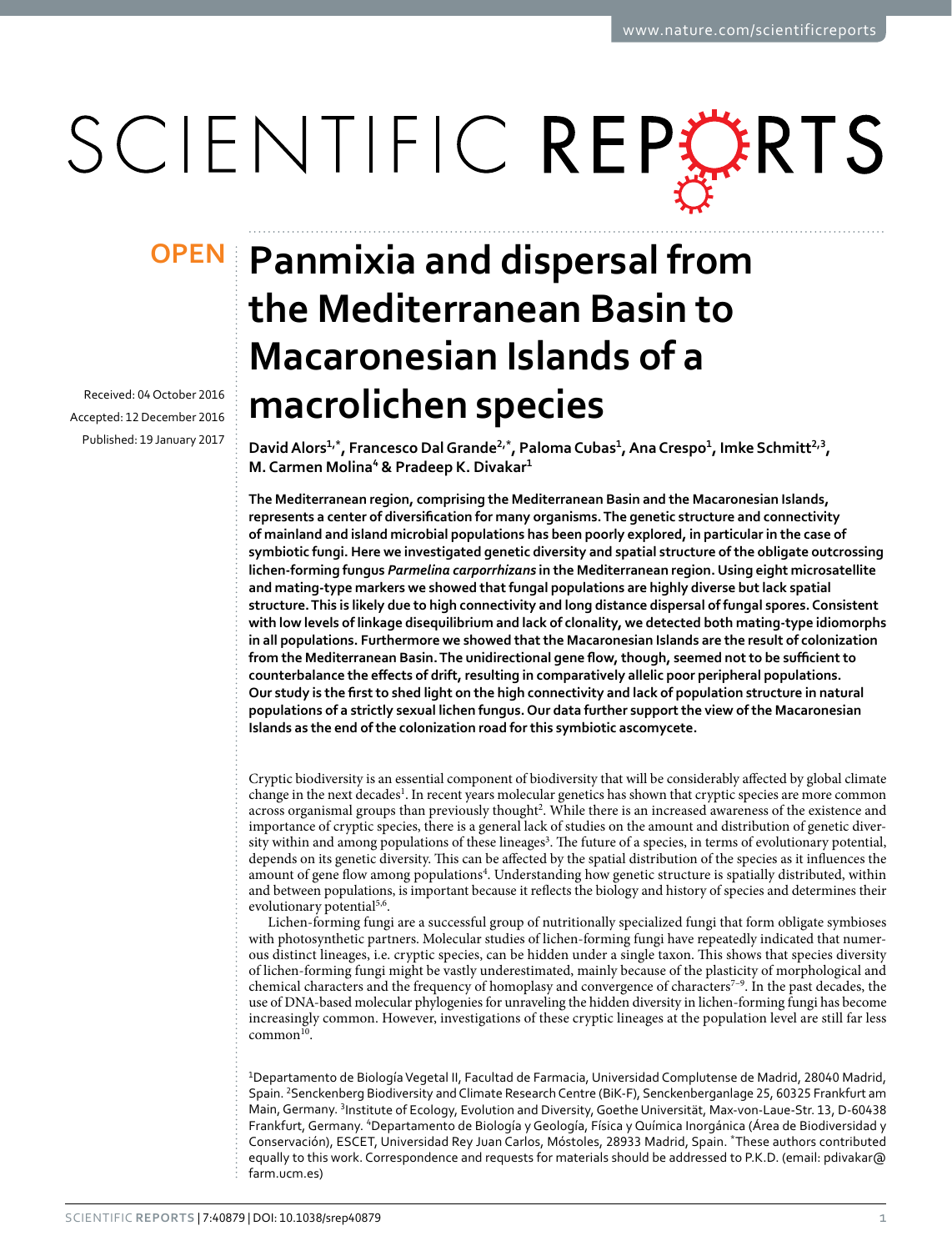Lichen-forming fungi are interesting subjects for population genetics studies. One of the reasons for this is the vast range of reproductive strategies, i.e., from purely asexual to exclusively sexual, that could differentially shape their population structures<sup>[11](#page-7-8)</sup>. Lichens may also have peculiar distributions, i.e. across contrasting environmental conditions, that could result in locally adapted populations. Further, sexual species can either be homothallic (self-fertile), i.e. carrying both required compatible mating types within the same individual, or heterothallic (outcrossing), i.e. requiring the fusion of two individuals with different mating types<sup>12</sup>. The expectation is that among sexual species, heterothallic species will harbor more genetic variability than self-fertile ones as each sexual reproductive event may generate new genotypes. Furthermore, exclusively sexual species should, in principle, exhibit less genetic structure than purely asexual ones because sexual spores are assumed to disperse over larger distances than asexual propagules, thus homogenizing genetic structures<sup>[11,](#page-7-8)13</sup>. Overall, the effect will eventually depend on the relative frequency of sexuality over clonality, thus indirectly on the relative abundance of compatible mating types in populations for outcrossing species, and on the spatial dispersal range of the reproductive propagules<sup>13-15</sup>.

For investigating intra-population variability and inferring the role of reproductive strategies in shaping population dynamics, highly variable molecular markers such as microsatellites (SSRs) are one of the most appropriate tools, especially for highly clonal organisms such as lichen[s16.](#page-7-11) In particular, SSRs are suitable markers for studying hierarchically structured genetic diversity as their high level of polymorphism ensures a high yield of genetic variability<sup>11</sup>. However, only a few studies are available which have analyzed the population genetic structure of lichen-forming fungi with these markers. In the few species for which they have been utilized they have revealed high levels of intra-population polymorphism where traditional "variable" nuclear ribosomal markers (e.g., ITS and other ribosomal loci) had revealed little[17](#page-7-12),[18.](#page-7-13) In the case of the exclusively sexual species *Buellia frigida*, a crustose lichen of continental Antarctica, an SSR-based study revealed high intra-population diversity, local population differentiation and limited dispersal, probably resulting from harsh habitat conditions and scarce spatial and temporal habitat availability<sup>19</sup>. Conversely, in the case of the predominantly asexual lichen-forming species *Lobaria pulmonaria*, SSR-based studies have shown highly clonal and structured populations, resulting from low level of recombination and limited dispersal capacity of vegetative propagules<sup>[20,](#page-7-15)21</sup>. More pronounced population structure seems to be a common trend of vegetatively reproducing lichens as shown in several studies on other systems (e.g., *Parmotrema tinctorum*[22](#page-7-17), *Parmelina tiliacea*[23\)](#page-7-18). *Lobaria pulmonaria* is also the only lichen species for which population-level data on the distribution of mating-type idiomorphs is available so  $far^{13}$  $far^{13}$  $far^{13}$ . This study showed a link between significantly unbalanced MAT-gene distribution and high levels of clonality in populations, i.e. lower intra-population genetic diversity. However, given the paucity of SSR-based studies on lichen-forming fungi with different reproductive strategies and the lack of studies on the distribution of mating types in natural populations, it is not possible to draw general conclusions for the effects of reproductive modes on lichen population structure.

In this study we analyzed intra-species genetic diversity, population structure, and mating-type distribution in natural populations of the obligate outcrossing lichen-forming fungal species *Parmelina carporrhizans*[24](#page-7-19)*. Parmelina carporrhizans* is a foliose, epiphytic macrolichen with the center of distribution in the Mediterranean region. The Mediterranean region, comprising the Mediterranean Basin and the Macaronesian Islands, is an important centre of diversification for many plant and animal species<sup>25-27</sup>. However, in the case of lichen-forming fungi, the population structure and connectivity of mainland and island populations in this region have been largely unexplored. We thus aimed at exploring the predictions of two key hypotheses: i) the sexual reproductive mode of the species leads to high intra-population genetic diversity, high mainland-island connectivity and low population structure, and ii) high frequency of sexual reproduction is reflected in a balanced representation of mating-type idiomorphs in the populations.

To test these hypotheses, we used highly variable, species-specific microsatellite and mating-type specific markers. First, we analyzed the species population genetic diversity and evaluated how it is hierarchically and spatially partitioned. We assessed the extent to which alleles are geographically restricted or shared across regions. Second, we calculated the relative abundance of the two mating-type idiomorphs in the populations. Self-incompatible species require the presence of both mating types in the population for sexual reproduction. Third, we estimated migration rates among mainland and island groups. Combining genetic diversity and gene flow estimates we inferred whether the distribution of *P. carporrhizans* is a result of migration from the Macaronesian Islands to the continent or from the continent to the Macaronesian Islands.

#### **Results**

**Mating-type idiomorph distribution.** We successfully amplified the MAT-genes fragments in 93% of the samples. In each sample we found a single band corresponding to one idiomorph (Fig. S1, Supporting Information). These results are consistent with a heterothallic organization of MAT genes in *P. carporrhizans*.

The overall difference in frequency of the mating-type idiomorphs was not significantly different, with MAT1-1 found in 55% of the samples, and MAT1-2 in 45% of the samples. Only two populations (Morocco and Herbés) had a significantly skewed higher frequency of MAT1-1 idiomorphs ([Table 1](#page-2-0)).

**Genotypic diversity.** All eight microsatellite loci were highly polymorphic. The analysis of 220 samples with eight microsatellite markers resulted in a total of 220 microsatellite alleles, ranging from 16 alleles (Pcar1) to 46 alleles (Pcar7) (Table S1). No identical multilocus genotypes (MLGs) were found between individuals. The mean frequency of missing data per locus was 3.0% with a range of 0.4% (Pcar2) to 10% (Pcar8) (Table S1).

Overall we found a high unbiased haploid diversity (mean uh= 0.846), ranging from 0.744 (Tenerife) to 0.898 (Sicily). Populations had high population allelic richness (mean= 5.244), ranging from 3.973 (Cádiz) to 6.047 (Gredos). Private allelic richness was moderately low in all populations, ranging from 0.447 (Tenerife) to 1.072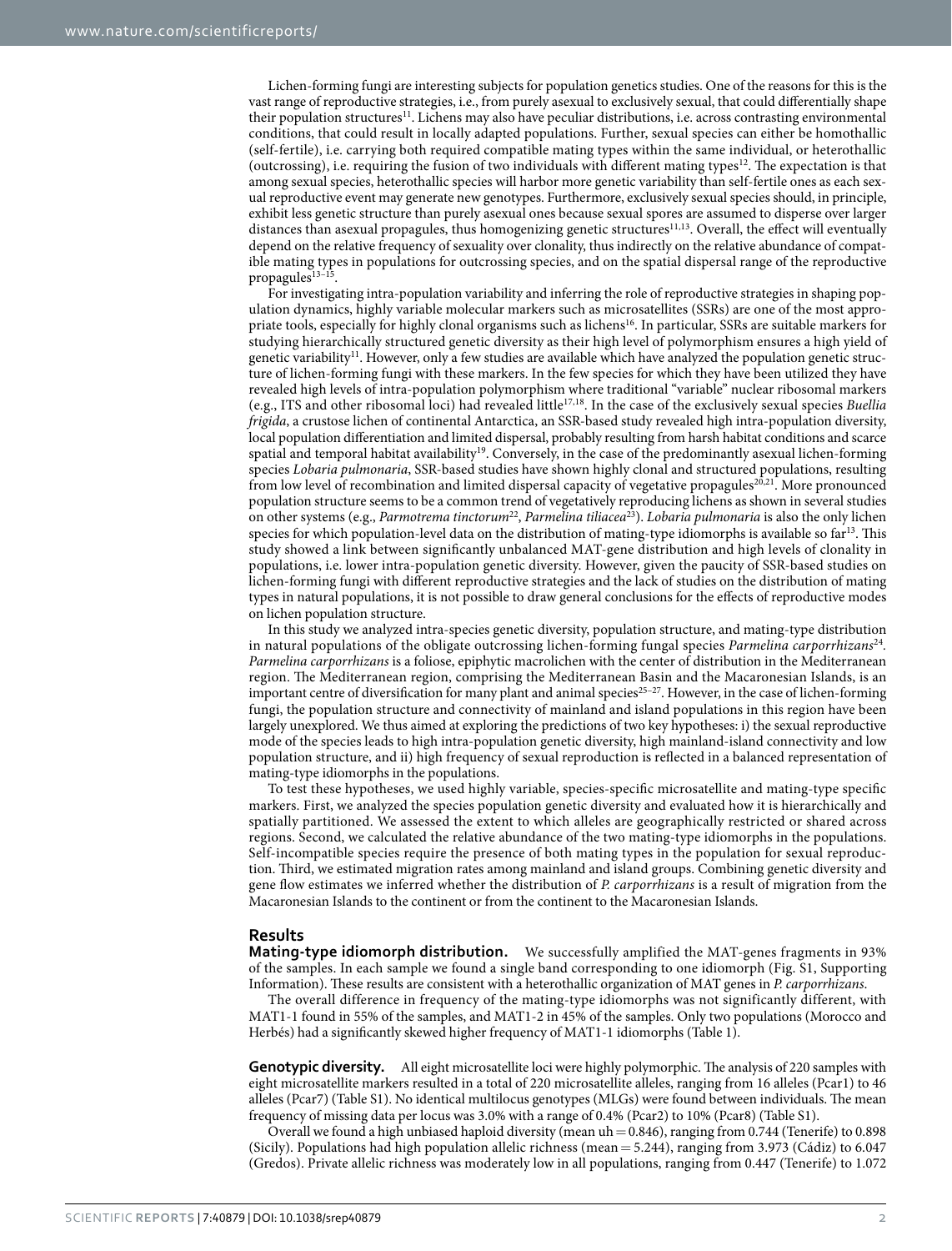<span id="page-2-0"></span>

| Population        | N  | $MAT1-1:$<br>$MAT1-2 (\%)$ | $\chi^2$       | uh mean<br>(st. error) | rBarD    | AR mean<br>(st error) | <b>PAR</b> mean<br>(st. error) | <b>Regional AR</b><br>mean (st. error) | <b>Regional PAR</b><br>mean (st. error) |
|-------------------|----|----------------------------|----------------|------------------------|----------|-----------------------|--------------------------------|----------------------------------------|-----------------------------------------|
| Tenerife          | 25 | 44:56                      | 0.7            | 0.744(0.060)           | $-0.002$ | 4.256 (0.388)         | 0.447(0.122)                   | 11.486 (1.787)                         | 3.095 (0.742)                           |
| Gran<br>Canaria 1 | 20 | 55:45                      | 1              | 0.785(0.042)           | 0.045    | 4.596 (0.363)         | 0.531(0.230)                   |                                        |                                         |
| Gran<br>Canaria 2 | 20 | 59:41                      | $\overline{2}$ | 0.818(0.040)           | $-0.001$ | 4.798 (0.444)         | 0.489(0.137)                   |                                        |                                         |
| Morocco           | 20 | 65:35                      | 4.5            | 0.848(0.054)           | $-0.004$ | 5.521 (0.572)         | 0.872(0.270)                   | 19.067 (2.529)                         | 10.676 (1.465)                          |
| Cádiz             | 8  | 50:50                      | $\mathbf{0}$   | 0.826(0.030)           | 0.288    | 3.973 (0.247)         | 0.551(0.191)                   |                                        |                                         |
| Marvão            | 21 | 55:45                      | $\mathbf{1}$   | 0.859(0.035)           | $-0.005$ | 5.524 (0.454)         | 0.706(0.171)                   |                                        |                                         |
| Covilhã           | 17 | 59:41                      | $\overline{2}$ | 0.872(0.027)           | 0.000    | 5.623(0.310)          | 0.875(0.243)                   |                                        |                                         |
| Famalicão         | 29 | 50:50                      | $\Omega$       | 0.874(0.032)           | 0.043    | 5.695(0.361)          | 0.844(0.138)                   |                                        |                                         |
| Gredos            | 25 | 47:53                      | $\Omega$       | 0.893(0.033)           | 0.005    | 6.047(0.433)          | 1.072(0.173)                   |                                        |                                         |
| Herbés            | 14 | 73:27                      | 10.33          | 0.886(0.035)           | 0.097    | 5.786 (0.524)         | 0.856(0.175)                   |                                        |                                         |
| Sicily            | 21 | 55:45                      | $\Omega$       | 0.898(0.018)           | 0.008    | 5.860 (0.280)         | 0.878(0.136)                   |                                        |                                         |

**Table 1. Population genetic parameters for eight microsatellite markers and MAT genes in 11 populations of** *P. carporrhizans***.** N: number of samples; MAT1-1:MAT1-2: mating-type idiomorph ratio within population;  $\chi^2$ : chi square test of MAT proportions; uh: unbiased haploid genetic diversity; rBarD: unbiased measure of linkage disequilibrium; AR: rarefied allelic richness ( $N=8$  samples per population,  $N=63$  per region);  $PAR = rarefied private allelic richness (N = 8 samples per population, N = 63 per region). Values in bold$ represent significant *P* values ( $\alpha$  = 0.05).

<span id="page-2-1"></span>

| <b>Source of variation</b>      | df  | Sum of<br>squares | <b>Variance</b><br>components | $\%$<br>variation |
|---------------------------------|-----|-------------------|-------------------------------|-------------------|
| Among regions                   |     | 23.39             | 0.20                          | 5.57              |
| Among population within regions | 9   | 44.88             | 0.08                          | 2.29              |
| Within populations              | 209 | 683.13            | 3.38                          | 92.14             |
| Total                           | 219 | 751.40            | 3.67                          |                   |

**Table 2. Global Analysis of Molecular Variance (AMOVA) as a weighted average over 8 loci carried out to estimate** *P. carporrhizans* **population differentiation.**

(Gredos). At the regional level, the Macaronesian Islands had lower allelic (11.486) and private (3.095) allelic richness than the mainland populations (19.067 and 10.676, respectively) [\(Table 1](#page-2-0)).

We detected low levels of linkage disequilibrium (LD) across populations (mean  $= 0.069$ ). Low but significant LD values were found in four populations, namely Gran Canaria 1 (rBarD= 0.045, *P*= 0.014), Cádiz (rBarD = 0.288, *P* = 0.001), Famalicão (rBarD = 0.043, *P* = 0.001) and Herbés (rBarD = 0.097, *P* = 0.002) ([Table 1\)](#page-2-0). The AMOVA analysis indicated that most of the molecular variation in *P. carporrhizans* populations occurs within populations (92.1%), with lesser amounts among populations within regions (2.3%) and among regions (5.6%) [\(Table 2](#page-2-1)). Permutation tests (based on 20,000 permutations) suggest that differences among populations ( $F_{ST}=0.079$ ) and regions ( $F_{CT}=0.056$ ) are not significant ( $P=0.11$  and 0.08, respectively).

As expected, pairwise  $F_{ST}$  values between populations were low, ranging from 0 to 0.023 [\(Table 3](#page-3-0)) and only two pairwise comparisons (Cádiz vs Famalicão and Gredos, both  $\rm F_{ST}=0.016)$  were statistically significant.

**Population genetic structure.** Based on the discriminant analysis of principal components (DAPC), three genetic clusters were considered optimal to describe the data (lowest BIC value, see Fig. S2, Supporting Information). Based on the two retained discriminant functions, the derived probabilities of group membership for each individual were high (>0.95 for each cluster). The three genetic clusters were not geographically restricted ([Fig. 1](#page-3-1)), thus indicating great levels of admixture. Genetic cluster 2 was the most represented gene pool in the island populations, while genetic cluster 3 was the most represented one in the mainland populations. Only in Gran Canaria 1 cluster 3 was missing.

**Spatial analysis.** The isolation by distance analysis revealed a clear isolation by distance pattern  $(r= 0.472,$ *P*=0.005). The scatter plot of local densities of distances (Fig. S3, Supporting Information) showed a single consistent cloud of points indicating a continuous cline of genetic differentiation.

We found 29 centroids of microsatellite alleles (13.18% of all alleles) that were significantly geographically restricted (*P*<0.05; Table S2, Supporting information).

The overall observed mean geographic distance between all shared alleles was 936.2km and was significantly smaller than the expected mean under the assumption of panmixia (1,055.6km,  $P < 0.001$ ). The overall observed mean distance between geographically restricted alleles was also significantly smaller than the expected mean (956.5 vs 1,102.7 km), but higher than the overall observed mean geographic distance between all shared alleles thus indicating over-dispersion (Fig. S4).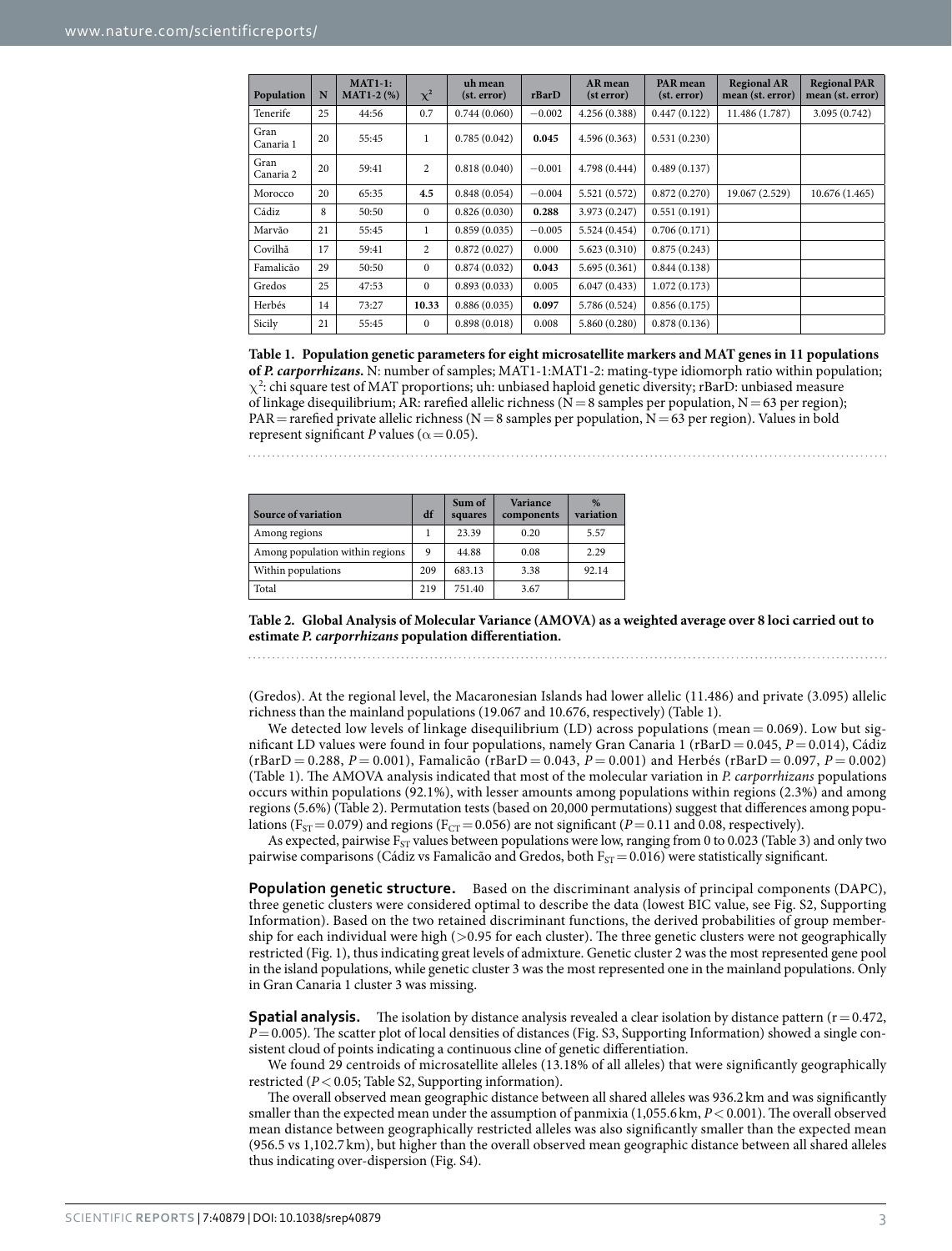<span id="page-3-0"></span>

|                   |                 | Gran<br>Canaria | Gran<br>Canaria |         |       |        |         |           |        |        |               |
|-------------------|-----------------|-----------------|-----------------|---------|-------|--------|---------|-----------|--------|--------|---------------|
| Population        | <b>Tenerife</b> | 1               | $\overline{2}$  | Morocco | Cádiz | Marvão | Covilhã | Famalicão | Gredos | Herbés | <b>Sicily</b> |
| Tenerife          |                 |                 |                 |         | –     |        |         |           |        |        |               |
| Gran<br>Canaria 1 | 0.002           |                 |                 |         |       |        |         |           |        |        |               |
| Gran<br>Canaria 2 | 0.004           | 0.003           |                 |         |       |        |         |           |        |        |               |
| Morocco           | 0.004           | 0.003           | 0.005           |         | –     |        |         |           | –      | –      |               |
| Cádiz             | 0.018           | 0.016           | 0.013           | 0.019   | —     |        | ٠       |           | –      | –      | –             |
| Marvão            | 0.002           | 0.000           | 0.003           | 0.003   | 0.016 |        |         |           |        |        |               |
| Covilhã           | 0.002           | 0.000           | 0.003           | 0.003   | 0.017 | 0.000  |         |           |        |        |               |
| Famalicão         | 0.002           | 0.000           | 0.003           | 0.003   | 0.016 | 0.000  | 0.000   |           |        |        |               |
| Gredos            | 0.002           | 0.000           | 0.003           | 0.003   | 0.016 | 0.000  | 0.000   | 0.000     |        |        |               |
| Herbés            | 0.007           | 0.005           | 0.008           | 0.008   | 0.023 | 0.005  | 0.005   | 0.005     | 0.005  |        |               |
| Sicily            | 0.002           | 0.000           | 0.003           | 0.003   | 0.016 | 0.000  | 0.000   | 0.000     | 0.000  | 0.005  |               |

**Table 3.** Pairwise  $F_{ST}$  values for 11 populations of *P. carporrhizans*. Significant values (20,000 bootstrap iterations) are indicated in bold.



<span id="page-3-1"></span>**Figure 1. Scatter-plot (top left) of the three genetic clusters of** *P. carporrhizans* **resulting from discriminant analysis of principal components (DAPC).** Black lines represent the minimum spanning tree based on the squared distances between clusters within the entire space. **Bottom left:** plot of the densities of individuals on the two retained discriminant functions. **Right:** stacked barplot of cluster distribution for 11 populations of *P. carporrhizans*.

**Gene flow analysis.** We estimated the effective population size and migration rates with MIGRATE-N. The effective population size (θ) of the Macaronesian Islands group (1.16) was considerably smaller than that of the mainland group (16.6). The migration analysis detected high, unidirectional gene flow from the mainland group to Macaronesia (Table S3, Supporting Information).

#### **Discussion**

The Mediterranean Sea became separated from the Atlantic Ocean during the Messinian salinity crisis, approximately 5.5 My ago<sup>28</sup>. While the patterns of genetic isolation between these two basins have been well documented in animals and plants (reviewed inrefs [25–27](#page-7-20)), very few investigations have been conducted on the genetic diversity of lichen-forming fungi between Macaronesian and Mediterranean populations<sup>17,23</sup>. In the present study we analyzed the population genetic structure of the strictly outcrossing lichen-forming fungus *P. carporrhizans* in the Mediterranean region. Sexually reproducing fungal species are expected to show higher genetic diversity and weaker population structure than vegetatively reproducing species<sup>11[,29](#page-7-22)</sup>. Our results corroborate this prediction. Using highly variable microsatellite markers we showed that natural populations of *P. carporrhizans* exhibit high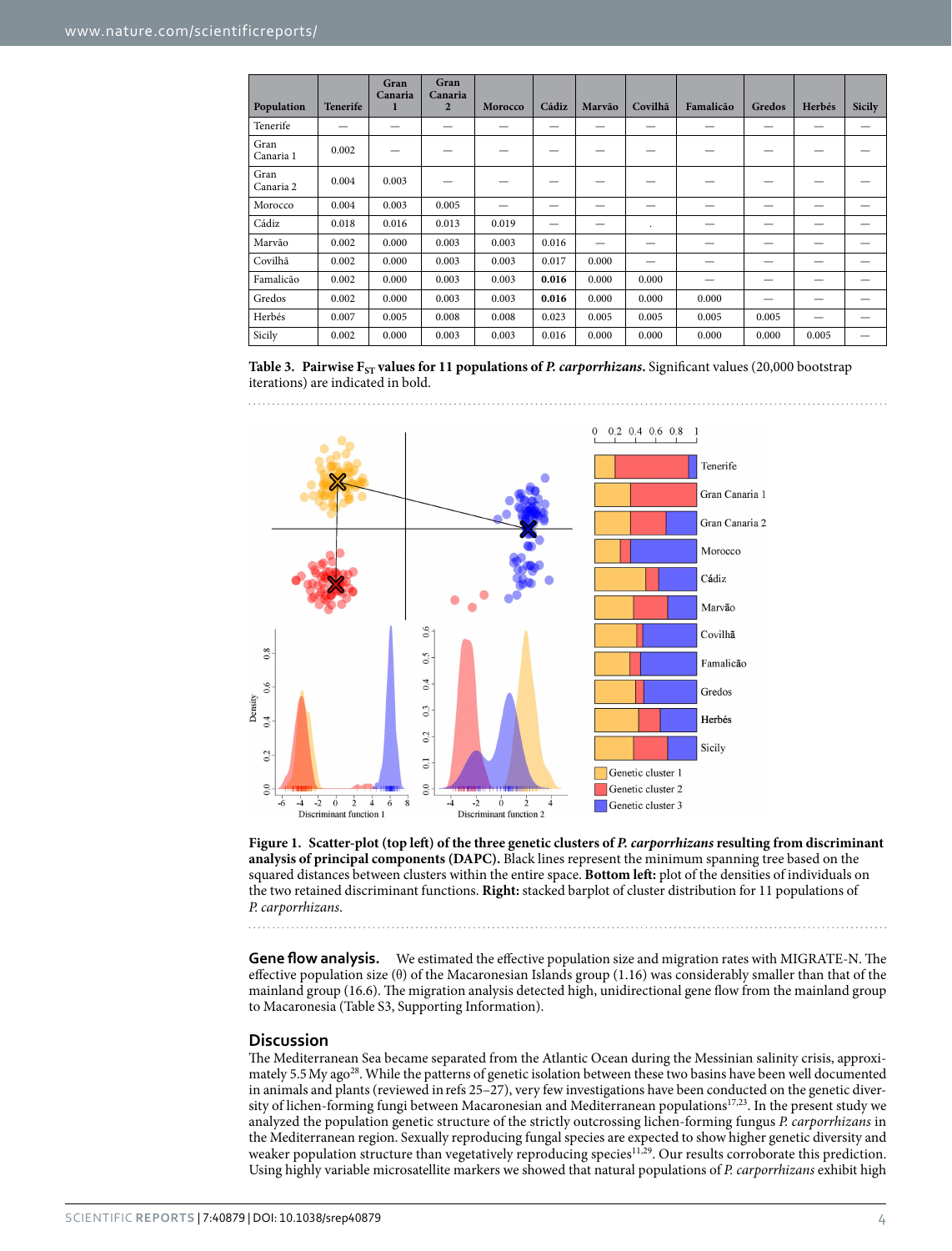levels of genetic diversity and a complete absence of clonality. This is strikingly different from the trend reported for predominantly asexual lichen species, e.g. *L. pulmonaria*, whose populations harbor, almost always, a high number of clonal multilocus genotypes (e.g. refs [17](#page-7-12)[,21](#page-7-16)).

Allelic richness was comparatively lower in the peripheral populations of the Macaronesian Islands. Macaronesian populations also displayed smaller effective population sizes. These are typical footprints of the so-called founder effect, i.e. the establishment of a new population from a small number of colonizing individuals<sup>30</sup>. Founder events are often followed by a loss of alleles because founders seldom carry all the alleles of the ancestral population. Our results therefore support the 'abundant-center' model of population dynamics<sup>31,32</sup> in *P. carporrhizans*, moving from highly diverse and core populations of the Mediterranean Basin towards small and less diverse populations at the edge of the species range.

Our analysis suggests an almost complete lack of population differentiation in *P. carporrhizans*. We found evidence for the existence of three genetic clusters with no clear geographic or ecological structure. In fact all clusters were present in similar frequencies in all investigated regions. As corroborated by the significant isolation by distance, the lack of genetic structure is largely a result of long distance dispersal connecting populations that are continuously distributed across the landscape. The small ascospores of *P. carporrhizans* ( $10 \times 6 \mu m^{33}$  $10 \times 6 \mu m^{33}$  $10 \times 6 \mu m^{33}$ ), which could be easily dispersed by wind, may explain the presence of shared alleles even at distances greater than 900 km.

In our study we did not find any evidence for the presence of barriers to dispersal. The absence of dispersal barriers facilitates long distance dispersal thus promoting the disruption of geographic structure in *P. carporrhizans* populations. Furthermore, *P. carporrhizans* inhabits areas such as the Mediterranean Basin and Macaronesian Islands, which are regions that escaped past glacial event[s34.](#page-7-27) These regions have been suggested to be the glacial refugia for the common phorophytes of *P. carporrhizans*, i.e. *Quercus* spp[35–37](#page-7-28). Repeated glaciation cycles have been shown to cause isolation of populations, followed by speciation<sup>[38](#page-7-29)</sup>. Not experiencing glaciation events would thus have promoted population homogeneity and reduced population subdivision in *P. carporrhizans*.

Another species, for which the genetic variability and population structure have been analyzed using SSR markers, is *Buellia frigida*[19](#page-7-14). In contrast to *P. carporrhizans*, *Buellia frigida* populations have comparatively higher genetic structure along with high genetic diversity. One of the reasons for the higher population structure in *B. frigida* was suggested to be the limited establishment capability of the spores due to harsh environmental conditions in Antarctica, which hinders inter-population gene flow thus causing population differentiation<sup>19</sup>. Moreover, the reproductive mode of *B. frigida* (self-fertile/homothallic species) is different from *P. carporrhizans*, which might also have contributed to the differences in population structures of the two species. As compared to vegetatively reproducing species however, as expected, *P. carporrhizans* displayed lower genetic structure. For example, a recent study based on sequencing data, showed high population differentiation in the closely-related vegetatively reproducing (isidiate) species, *Parmelina tiliacea*[23.](#page-7-18) Interestingly, and unlike *P. carporrhizans*, the Macaronesian populations of *P. tiliacea* were the most genetically diverse.

The high genetic diversity of *P. carporrhizans* indicates high frequency of sexual recombination resulting in novel genotypic combinations in each generation. We obtained evidence for this prediction by analyzing the distribution of mating-type idiomorphs in *P. carporrhizans* populations.

Our results based on mating-type ratios corroborate that *P. carporrhizans* is a heterothallic, i.e. self-incompatible, species, as previously found using RAPD fingerprinting on cultured spore isolates<sup>24</sup>. Moreover our data suggest that recombination is a common event in natural populations of this species as i) we retrieved both mating types in all studied populations, ii) even in populations with significantly skewed mating-type frequencies, values of linkage disequilibrium were close to zero (i.e., fully recombining populations) and clonality was absent. These results confirm the hypothesis put forward by Singh *et al.*<sup>[39](#page-7-30)</sup> stating that mating-type imbalance cannot be used to predict clonality in populations of lichen-forming fungi. MAT ratios depend in fact upon population history and founder individuals MAT genes. The slightly higher linkage values obtained for some populations may thus be the result of spatial heterogeneity and/or of an origin from a small number of parental thalli. In the case of Cádiz, instead, the significant linkage disequilibrium may simply be an artifact of the limited sample size. In conclusion, the presence of both mating types in each *P. carporrhizans* population seems to be sufficient to ensure panmictic populations and thus low levels of linkage disequilibrium.

Genetic diversity and population structure analyses of *P. carporrhizans* suggested that core populations of the Mediterranean Basin and edge populations in the Macaronesian Islands are still highly connected via gene flow. To corroborate this hypothesis, we estimated migration rates between these two population groups. Our results indicate that populations across the southern range of the species are still highly connected. However, we found that gene flow is unidirectional, i.e., from core towards edge populations. This may well explain the smaller population size and lower allelic richness of the island populations. Moreover, on the Canary Islands, *P. carporrhizans* does not grow at low altitudes, where it is replaced mainly by *Parmotrema* species, but grows in the *Erica*–*Myrica* heath ('fayal-brezal') communities on well-lit borders of the laurel forest ('monteverde'), on sweet chestnut, elms, poplars, pines, etc. from 800 to 1500 m a.s.l. The composition of the forests (at least in Tenerife) has undergone major changes during the Late Holocene, in particular, suitable habitats such as arboreal species of the vegetation alongside laurel forest have considerably declined as a consequence of human activity and climatic variation<sup>[40](#page-7-31)</sup>. On the basis of the limited patches of suitable habitat and the impoverished genetic make-up of the local populations, it can be predicted that island populations are destined to serve only as sink populations.

Based on these observations, we propose that migratory fluxes from core populations can only partially compensate for the detrimental effects of drift, likely caused by founder effects, by maintaining relatively high genetic diversity in peripheral populations. Several studies on different organisms (e.g. refs [31](#page-7-24)[,41–43\)](#page-7-32) have shown that peripheral populations that are migration-dependent may exhibit lower diversity and smaller population sizes than core populations. Therefore, migration-dependent peripheral populations have been shown to be more vul-nerable to the detrimental effects of genetic drift (e.g. ref. [44\)](#page-7-33), a process called extinction-vortex<sup>[45](#page-8-0)</sup>. Our findings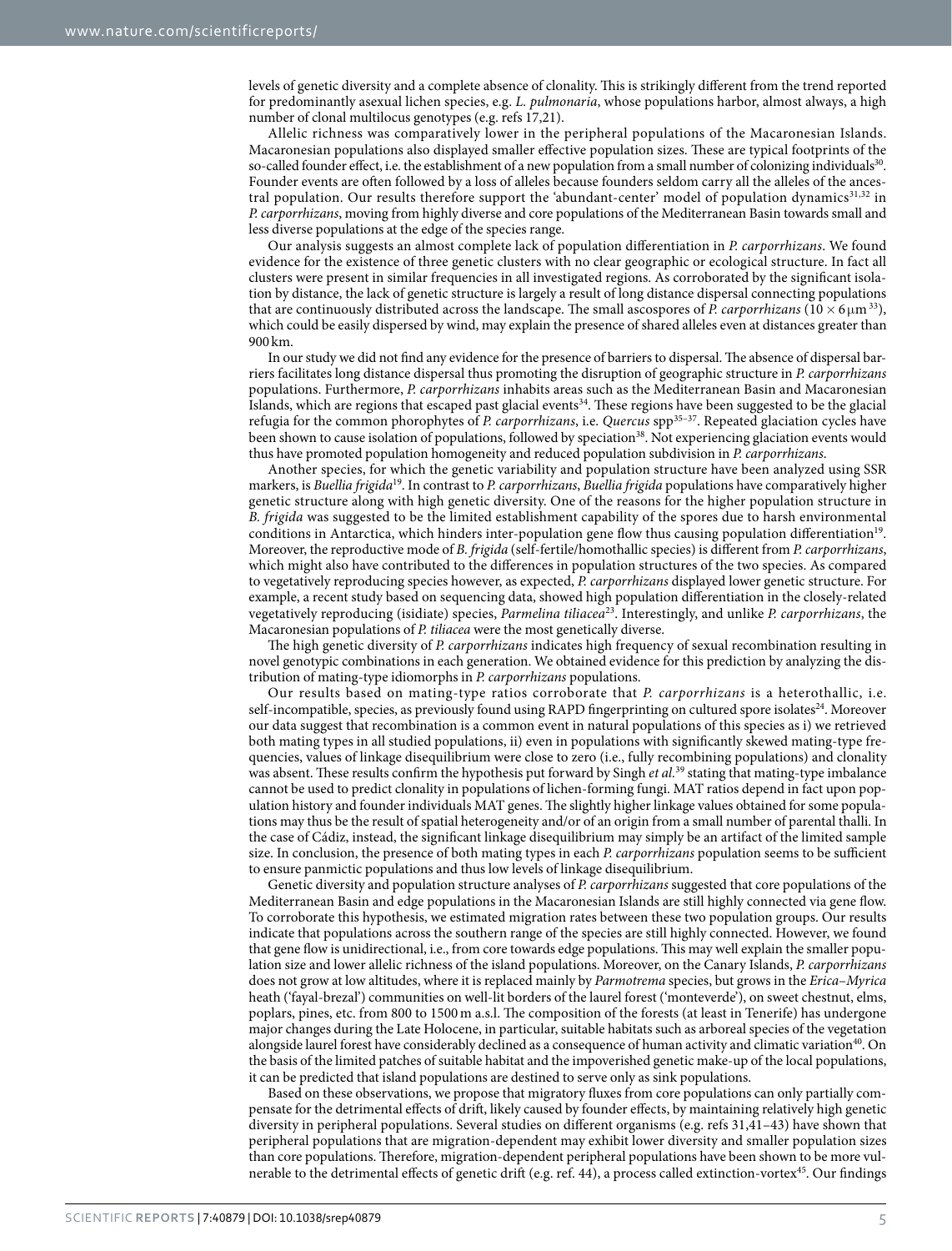

<span id="page-5-0"></span>**Figure 2. Map of sampling locations of** *Parmelina carporrhizans***.** The map was generated using DIVA-GIS v7.5 [\(http://www.diva-gis.org/](http://www.diva-gis.org)).

of almost unidirectional migration and smaller population size of the edge populations is in accord with the traditional view of islands as the end of the colonization road<sup>46</sup>. The lack of one of the three genetic clusters in a population of the Canary Islands further corroborates this hypothesis.

Future studies including additional peripheral populations, in particular the locally endangered populations of central and northern Europe, would provide additional evidence for the proposed scenario.

#### **Conclusions**

In conclusion, we showed that the strictly sexual, heterothallic lichen-forming fungus *P. carphorrizans* harbors high genetic diversity and connectivity across the Mediterranean region. As a result, we did not find evidence for population structure, suggesting that populations of *P. carphorrizans* act as components of a metapopulation system highly connected by gene flow. The genetic composition of *P. carporrhizans* can thus be explained by a core-edge population model with high migration rates from the Mediterranean Basin (in particular the Iberian Peninsula) towards the Macaronesian Islands.

The apparent absence of dispersal barriers found in our study implies that the establishment of newly dispersed fungal spores is not limited by the availability of compatible photobionts<sup>20</sup>. This, combined with high levels of mycobiont diversity and of recombination within populations, leads to the expectation of high local availability and high levels of horizontal transmission of the photosynthetic partners<sup>21</sup>. As a result, one would expect incongruent fungal-algal population structure[s17,](#page-7-12)[47–50](#page-8-2). *Parmelina carporrhizans* represents an ideal system to test these predictions for strictly outcrossing lichen-forming fungi. Additional studies in this direction can further shed light on the effect of dispersal mode on the co-phylogeographic dynamics of the lichen symbiosis.

### **Material and Methods**

**Sampling collection.** We sampled *P. carporrhizans* from 11 localities to extensively cover the south-western distribution range of the species, from the Macaronesian Islands and Northern Africa, to Southwestern Europe where the species is most abundant ([Fig. 2\)](#page-5-0). From each population we collected 8–29 samples (mean 20) for a total of 220 individuals ([Table 1](#page-2-0)). In smaller populations, we collected samples from all colonized trees within the forest stand. In larger populations, we sampled up to ten nearest neighbor trees from the geographic center of a population. From each tree, we collected up to three thalli from different branches or from the trunk. Samples were air dried until further treatment. A list of the samples included in this study is given in Supplementary Table S1, together with voucher information.

**DNA extraction and PCR conditions.** Small pieces (0.5 cm<sup>2</sup>) of terminal lobes of freshly collected thalli or recent herbarium specimens were used for DNA isolation with the DNeasy Plant Minikit (Qiagen, Hilden, Germany).

We genotyped each specimen at eight fungus-specific microsatellite markers (Pcar1–8). Details of the markers, PCR conditions and multiplexing are given in ref. [51](#page-8-3). Fragment lengths were determined on a 3730 DNA Analyzer (Applied Biosystems, Foster City, CA, USA). Electropherograms were analyzed with Geneious7.1.9[52](#page-8-4) using LIZ-500 as internal size standard. Missing data were ignored in all subsequent analyses except the analysis of population genetic structure (see below, DAPC). For the analysis of population genetic structure, missing data were replaced with the mean frequency of the corresponding allele computed on the whole set of individuals to avoid adding artefactual between-group differentiation<sup>53</sup>.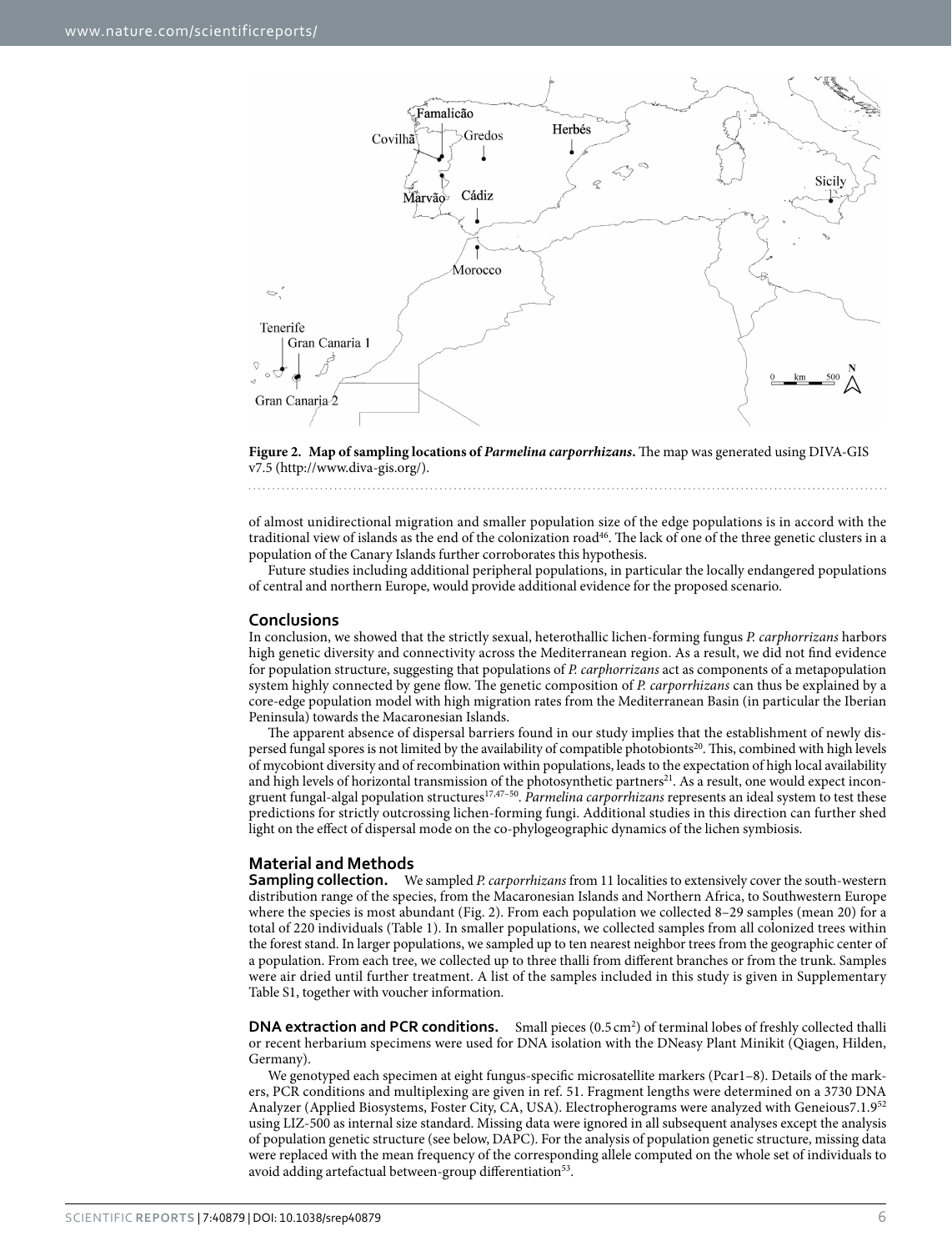**MAT genes: primers design and amplification.** For designing *P. carporrhizans*-specific MAT-genes primers we obtained partial MAT1-1 and MAT1-2 sequences from the scaffolds of the *P. carporrhizans* genome[51](#page-8-3) via blastx using as query mating-type sequences of *Xanthoria elegans*, *Xanthoria polycarpa*[54](#page-8-6), and *Lobaria pulmonaria*[39](#page-7-30). Primers were designed with Primer 3 Plu[s55](#page-8-7). The newly designed MAT1-1 primers (Alpha-F: GATCAGCCTCGTTCAACCAT, Alpha-R: TAGTGTGCAGGCTCGATGAC) amplified a 389-bp fragment around the alpha-box of the MAT1-1 gene. The MAT1-2 primers (HMG-F: AAGAAGACAAGGTCGCTCGT, HMG-R:CTTGCGAGGCTGGTACTGAT) amplified a 282-bp fragment around the HMG-box of the MAT1-2 gene.

To identify the mating-type idiomorph of each sample, we performed multiplexed PCR reactions in a total volume of  $25 \mu$ L with  $0.65 \mu$ L of each MAT1-1 primer (10μM),  $0.6 \mu$ L of each MAT1-2 primer (10μM),  $0.4 \mu$ L dNTP's (10mM; Biotools B&M Labs, Madrid, Spain) and 0.5μL DNA polymerase (1U/μL, Biotools B&M Labs, Madrid, Spain) and 2.5 μL of 10–50ng DNA. PCR reactions were performed with an initial denaturalization at 94°C for 4min, followed by 10 cycles of denaturalization step at 95°C for 10sec, annealing at 55 to 50°C for 20sec and extension at 72 °C for 30 sec, followed by 30 additional cycles with annealing temperature of 50 °C for 20 sec and an additional extension at 72 °C for 5 min. We tested if both idiomorphs were evenly distributed in the entire area and in each individual sampling locality with  $\chi^2$  tests.

**Genetic diversity.** Within-population genetic diversity was calculated by estimating allelic richness and private allelic richness using a rarefaction approach, implemented in ADZ[E56.](#page-8-8) We also calculated Nei's unbiased haploid diversity (uh) using GenAlEx version 6.41<sup>[57](#page-8-9)</sup>.

To analyze the level of linkage disequilibrium we estimated rBarD (unbiased index of association<sup>58</sup>) within populations and among loci with the function *poppr* of the R package poppr v.2.1.1[59](#page-8-11),[60.](#page-8-12) This index detects signatures of multilocus linkage, indicating association between alleles at different loci and clonal reproduction within populations. Significant departure from the null model of no linkage among markers was tested using 999 permutations at a significance level of 0.05.

To quantify genetic differentiation among and within populations we carried out a global analysis of molecular variance (AMOVA) as a weighted average over loci using Arlequin v3.[561](#page-8-13). Significance was obtained via a non-parametric permutation procedure (20,000 permutations). Additionally, pairwise genetic differences between populations ( $F_{ST}$ ) were calculated using Arlequin v3.5.

**Population genetic structure.** To detect population structure we used the multivariate, model-free method DAPC (Discriminant Analysis of Principal Components<sup>53</sup>). We chose to use this method because, con-trary to a STRUCTURE-like approach<sup>[62](#page-8-14)</sup>, it is not based on the assumption of unlinked markers and panmictic populations, which are highly unlikely in clonal or partially clonal organism, such as lichens. Clustering on individuals was performed using the R package *adegene*t 2.0.1[53,](#page-8-5)[63,](#page-8-15)[64.](#page-8-16)

**Spatial analysis.** We tested for correlation between genetic and geographic distances by performing an isolation by distance (IBD) analysis with the package *adegenet* in R. We used a Mantel test to check for correlation between Edwards' distances and Euclidean geographic distances among populations with the *mantel.randtest* function. To test whether the correlation between genetic and geographic distances is a result of a continuous or patchy cline of genetic differentiation we plotted local densities of distances to disentangle between the two processes. Local point density was measured using a 2-dimensional kernel density estimation with the function *kde2d* and plotted using a customized color palette with function *image* in the R package MASS[65.](#page-8-17) In contrast to a mantel test, which assesses overall correlation of genetic versus geographic distance, the density kernel function looks for underlying genetic structure that may confound or help explain the observed correlation between the two distances.

To further analyze the overall spatial pattern of alleles and test for areas with geographically restricted alleles  $(GRAs, sensu<sup>17</sup>)$ , we performed spatial analyses of shared alleles  $(SASHA<sup>66</sup>)$ . This method compares the spatial arrangement of allelic co-occurrences with the expected pattern under panmixia given the same spatial sampling, and it is particularly appropriate for species with high gene flow and subtle genetic differentiation, such as microbes. GRAs were identified following Widmer *et al.*[17](#page-7-12). Briefly, we calculated central geographic x- and y-coordinates (centroids) and the corresponding standard deviations for each allele at each locus. We then used a bootstrap approach randomly subsampling N x and y coordinates ( $N=$  no. of individuals carrying a given allele) to infer null distribution and 95% confidence intervals (CI) of each centroid position. Alleles with centroid falling outside the 95% CI were considered as significantly geographically restricted.

For each data set (overall data set, GRAs) we calculated the observed distribution of geographic distances between allelic occurrences in the overall data set and per marker and compared it with the panmictic distribution. To test for significant deviations of the observed mean distances from the expected under panmixia, we performed 1,000 nonparametric permutations of the allele-by-location data sets.

**Analysis of gene flow.** To test for the presence and infer the directionality of gene flow between the Macaronesian Islands and the mainland populations, we used the coalescent-based method MIGRATE-N 3.2.6[67.](#page-8-19) We estimated mutation scaled immigration rate (M), assuming identical but unknown mutation rates ( $\mu$ ) in all populations. Bayesian estimates of M and θ were obtained under an unconstrained migration model with variable θ for each pair of populations separately. We used a uniform prior on both θ (0.0–0.50) and M (0.0–50). A Metropolis-coupled Monte-Carlo chain with static heating was run for  $50 \times 10^6$  generations, recording every 100 Kth step after a burn-in period of  $5 \times 10^4$  generations. Convergence was monitored with Tracer [\(http://beast.](http://beast.bio.ed.ac.uk) [bio.ed.ac.uk\)](http://beast.bio.ed.ac.uk). All effective sample sizes of the MCMC chain were larger than 10<sup>4</sup>.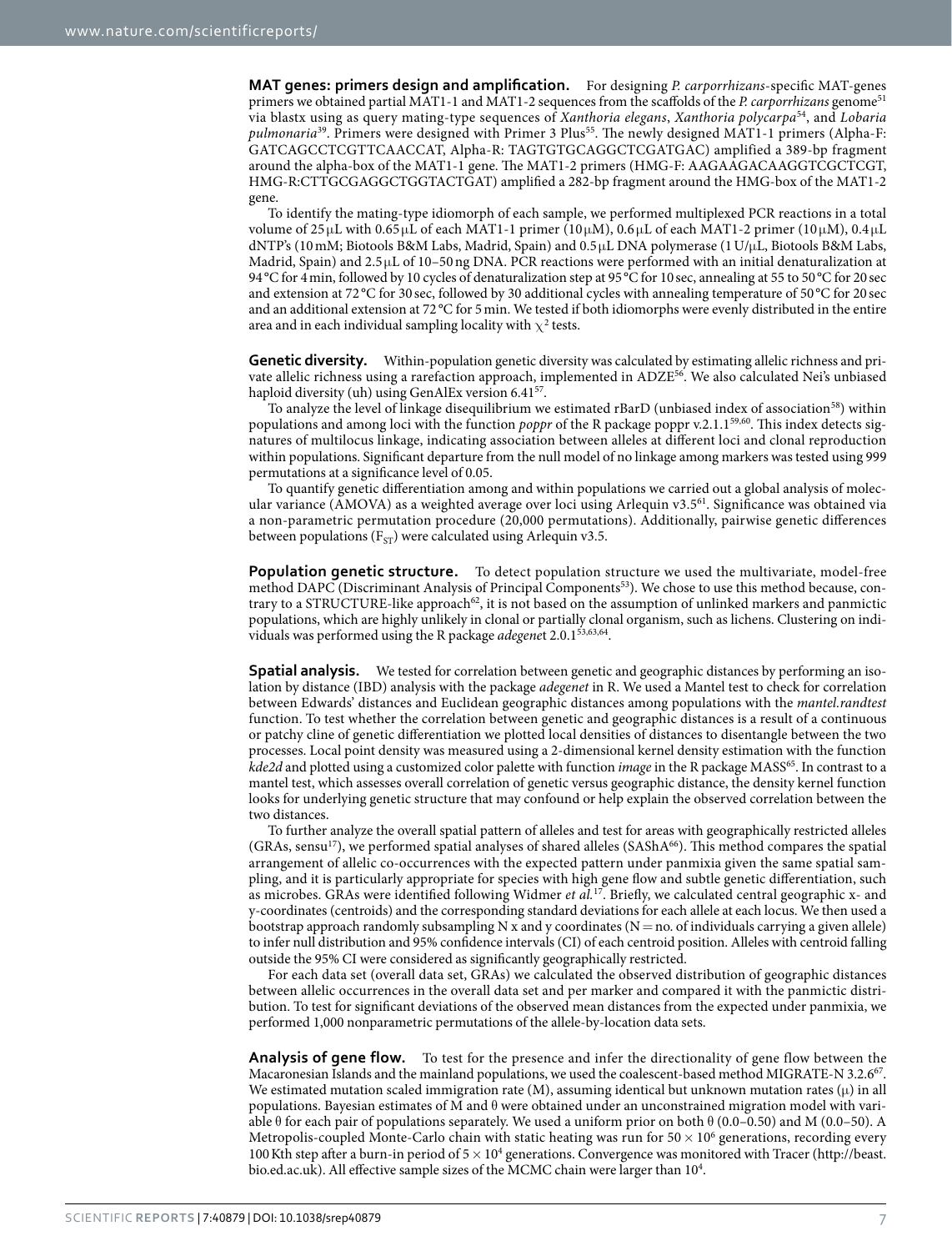#### <span id="page-7-0"></span>**References**

- <span id="page-7-5"></span><span id="page-7-4"></span><span id="page-7-3"></span><span id="page-7-2"></span><span id="page-7-1"></span>1. Bálint, M. *et al.* Cryptic biodiversity loss linked to global climate change. *Nat. Clim. Change* **1,** 313–318 (2011).
	- 2. Jörger, K. M. & Schrödl, M. How to describe a cryptic species?Practical challenges of molecular taxonomy. *Front. Zool.* **10,** 59  $(2013)$
	- 3. Dincă, V. *et al.* Reproductive isolation and patterns of genetic differentiation in a cryptic butterfly species complex. *J. Evolution Biol.* **26,** 2095–106 (2013).
	- 4. Frankham, R., Ballou, J. D. & Briscoe, D. A. *Introduction to Conservation Genetics* (Cambridge University Press, 2002).
	- 5. Excoffier, L. Analysis of population subdivision In *Handbook of Statistical Genetics* (eds Balding, D. J., Bishop M. & Cannings, C.) 980–1020 (Wiley, 2007).
	- 6. Pfenninger, M., Bálint, M. & Pauls S. U. Methodological framework for projecting the potential loss of intraspecific genetic diversity due to global climate change. *BMC Evol. Biol.* **12,** 224 (2012).
	- 7. Crespo, A. & Pérez-Ortega, S. Cryptic species and species pairs in lichens: A discussion on the relationship between molecular phylogenies and morphological characters. *An. Jardin Bot. Madrid* **66,** 71–81 (2009).
	- 8. Lücking, R. *et al.* A single macrolichen constitutes hundreds of unrecognized species. *P. Natl. Acad. Sci. USA* **111,** 11091–11096 (2014).
	- 9. Leavitt, S. D., Moreau, C. S. & Lumbsch, H. T. The dynamic discipline of species delimitation: progress toward effectively recognizing species boundaries in natural populations In *Recent Advances in Lichenology* (eds Upreti D. K., Divakar, P. K., Shukla, V. & Bajpai, R.) 11–44 (Springer India, 2015).
- <span id="page-7-7"></span><span id="page-7-6"></span>10. Crespo, A. & Lumbsch, H. T. Cryptic species in lichen-forming fungi. *IMA Fungus* **1,** 167–170 (2010).
- <span id="page-7-9"></span><span id="page-7-8"></span>11. Werth, S. Population genetics of lichen-forming fungi – a review. *Lichenologist* **42,** 499–519 (2010). 12. Turgeon, B. G. & Yoder, O. C. Proposed nomenclature for mating type genes of filamentous ascomycetes. *Fungal Genet. Biol.* **31,** 1–5 (2000).
- <span id="page-7-10"></span>13. Singh, G., Dal Grande, F., Werth, S. & Scheidegger, C. Long-term consequences of disturbances on reproductive strategies of the rare epiphytic lichen *Lobaria pulmonaria*: clonality a gift and a curse. *FEMS Microbiol. Ecol.* **91,** 1–11 (2015).
- 14. Murtagh, G. J., Dyer, P. S. & Crittenden, P. D. Sex and the single lichen. *Nature* **404,** 564 (2000). 15. Dyer, P. S. & Paoletti, M. Reproduction in *Aspergillus fumigatus*: sexuality in a supposedly asexual species? *Med. Mycol.* **43,** S7–S14  $(2005)$
- <span id="page-7-11"></span>16. Arnaud-Haond, S. *et al.* Assessing genetic diversity in clonal organisms: low diversity or low resolution?Combining power and cost efficiency in selecting markers. *J. Hered.* **96,** 434–440 (2005).
- <span id="page-7-12"></span>17. Widmer, I. *et al.* European phylogeography of the epiphytic lichen fungus *Lobaria pulmonaria* and its green algal symbiont. *Mol. Ecol.* **21,** 5827–5844 (2012).
- <span id="page-7-13"></span>18. Zoller, S., Scheidegger, C. & Sperisen, C. PCR primers for the amplification of mitochondrial small subunit ribosomal DNA of lichen-forming ascomycetes. *Lichenologist* **31,** 511e516 (1999).
- <span id="page-7-14"></span>19. Jones, T. C., Hogg, I. D., Wilkins, R. J. & Green, T. G. A. Microsatellite analyses of the Antarctic endemic lichen *Buellia frigida* Darb. (Physciaceae) suggest limited dispersal and the presence of glacial refugia in the Ross Sea region. *Polar Biol.* **38,** 941–949 (2015).
- <span id="page-7-15"></span>20. Werth, S. *et al.* Quantifying dispersal and establishment limitation in a population of an epiphytic lichen. *Ecology* **87,** 2037–2046  $(2006)$
- <span id="page-7-16"></span>21. Dal Grande, F. *et al.* Vertical and horizontal photobiont transmission within populations of a lichen symbiosis. *Mol. Ecol*. **21,** 3159–3172 (2012).
- <span id="page-7-17"></span>22. Mansournia, M. R., Wu, B., Matsushita, N. & Hogetsu, T. Genotypic analysis of the foliose lichen *Parmotrema tinctorum* using microsatellite markers: association of mycobiont and photobiont, and their reproductive modes. *Lichenologist* **44,** 419–440 (2012).
- <span id="page-7-18"></span>23. Núñez-Zapata, J., Cubas, P., Hawksworth, D. L. & Crespo, A. Biogeography and genetic structure in populations of a widespread lichen (*Parmelina tiliacea*, Parmeliaceae, Ascomycota). *PloS One* **10,** e0126981 (2015).
- <span id="page-7-19"></span>24. Honegger, R. & Zippler, U. Mating systems in representatives of Parmeliaceae, Ramalinaceae and Physciaceae (Lecanoromycetes, lichen-forming ascomycetes). *Mycol. Res.* **111,** 424–432 (2007).
- <span id="page-7-20"></span>25. Patarnello, T., Volckaert, F. A. M. & Castilho, R. Pilars of Hercules: is the Atlantic-Mediterranean transition a phylogeographical break? *Mol. Ecol*. **16,** 4426–4444 (2007).
- 26. Warren, B. H. *et al.* Islands as model systems in ecology and evolution: Prospects fifty years after MacArthur-Wilson. *Ecol. Lett.* **18,** 200–217 (2015).
- 27. Mairal, M. *et al.* Palaeo-islands as refugia and sources of genetic diversity within volcanic archipelagos: The case of the widespread endemic *Canarina canariensis* (Campanulaceae). *Mol. Ecol.* **24,** 3944–3963 (2015).
- <span id="page-7-21"></span>28. Garcia-Castellanos, D. *et al.* Catastrophic flood of the Mediterranean after the Messinian salinity crisis, *Nature* **462,** 778–781 (2009).
- <span id="page-7-22"></span>29. Seymour, F. A., Crittenden, P. D. & Dyer, P. S. Sex in the extremes: lichen-forming fungi. *Mycologist* **19,** 51–58 (2005). 30. Greenbaum, G., Templeton, A. R., Zarmi, Y. & Bar-David, S. Allelic richness following population founding events – A stochastic
- <span id="page-7-23"></span>modeling framework incorporating gene flow and genetic drift. *PloS One* **9,** e115203 (2014).
- <span id="page-7-24"></span>31. Vucetich, J. A. & Waite, T. A. Spatial patterns of demography and genetic processes across the species' range: null hypotheses for landscape conservation genetics. *Conserv. Genet.* **4,** 639–645 (2003).
- <span id="page-7-25"></span>32. Eckert, C. G., Samis, K. E. & Lougheed, S. C. Genetic variation across species' geographical ranges: the central–marginal hypothesis and beyond. *Mol. Ecol.* **17,** 1170–1188 (2008).
- <span id="page-7-26"></span>33. Argüello, A., Del Prado, R., Cubas, P. & Crespo, A. *Parmelina quercina* (Parmeliaceae, Lecanorales) includes four phylogenetically supported morphospecies. *Biol. J. Linn. Soc*. **91,** 455–467 (2007).
- <span id="page-7-27"></span>34. Nieto–Feliner, G. Southern European glacial refugia: A tale of tales. *Taxon* **60,** 365–372 (2011).
- <span id="page-7-28"></span>35. Gömöry, D., Yakovlev, I., Zhelev, P., Jedináková, J. & Paule, L. Genetic differentiation of oak populations within the *Quercus robur*/*Quercus petraea* complex in Central and Eastern Europe. *Heredity* **86,** 557–563 (2001).
- 36. Atkinson, R. J., Rokas, A. & Stone, G. N. Phylogeography of southern European refugia In *Longitudinal patterns in species richness and genetic diversity in European oaks and oak gallwasps* (eds Weiss, S. & N. Ferrand, N.) 127–151 (Springer Netherlands, 2007).
- 37. Neiva, J., Pearson, G. A., Valero, M. & Serrao, E. A. Drifting fronds and drifting alleles: range dynamics, local dispersal and habitat isolation shape the population structure of the estuarine seaweed *Fucus ceranoides* L. *J. Biogeogr.* **39,** 1167–1178 (2012).
- <span id="page-7-30"></span><span id="page-7-29"></span>38. Hewitt, G. H. The genetic legacy of Quaternary ice ages. *Nature* **405,** 907–913 (2000). 39. Singh, G., Dal Grande, F., Cornejo, C., Schmitt, I. & Scheidegger, C. Genetic basis of self-incompatibility in the lichen-forming fungus *Lobaria pulmonaria* and skewed frequency distribution of mating-type idiomorphs: implications for conservation. *PloS One* **7,** e51402 (2012).
- <span id="page-7-31"></span>40. Nascimento, L. de, Willis, K. J., Fernández-Palacios, J. M., Criado, C. & Whittaker, R. J. The long-term ecology of the lost forests of La Laguna, Tenerife (Canary Islands). *J. Biogeogr*. **36,** 499–514 (2009).
- <span id="page-7-32"></span>41. Kirkpatrick, M. & Ravigne, V. Speciation by natural and sexual selection: models and experiments. *Am. Nat.* **159,** S22–S35 (2002). 42. Havrdová, A. *et al.* Higher genetic diversity in recolonized areas than in refugia of *Alnus glutinosa* triggered by continent-wide lineage admixture. *Mol. Ecol.* **24,** 4759–4777 (2015).
- 43. Volis, S., Ormanbekova, D. & Shulgina, I. Role of selection and gene flow in population differentiation at the edge vs. interior of the species range differing in climatic conditions. *Mol. Ecol.* **25,** 1449–1464 (2016).
- <span id="page-7-33"></span>44. Pujol, B. & Pannell, J. R. Reduced responses to selection after species range expansion. *Science* **321,** 9 (2008).